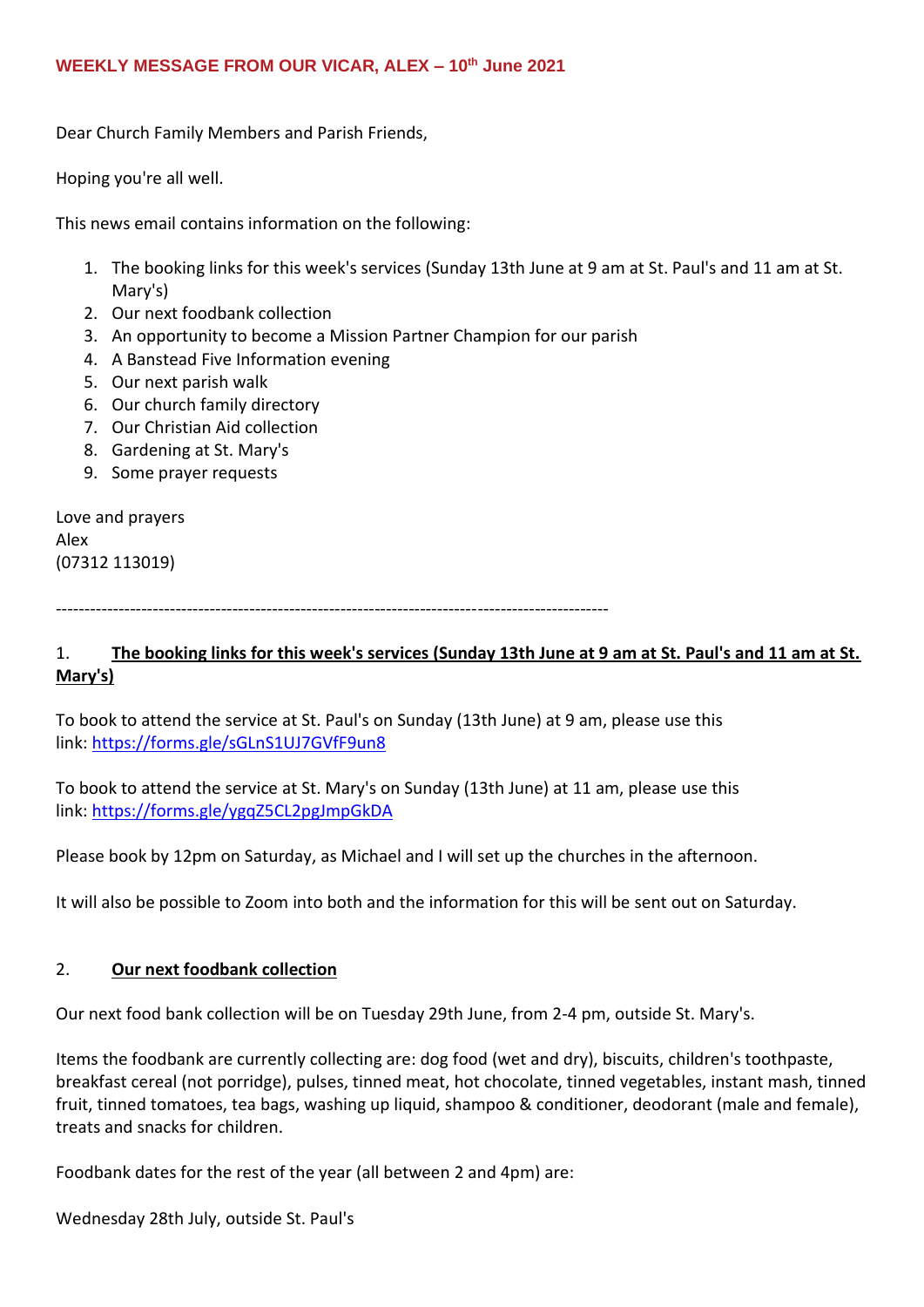Wednesday 25th August, outside St. Mary's Wednesday 22nd September, outside St. Paul's Wednesday 20th October, outside St. Mary's Wednesday 17th November, outside St. Paul's Wednesday 8th December, outside St. Mary's

## 3. **An opportunity to become a Mission Partner Champion for our parish**

Over the next few months, as society begins to open up again more fully, I will be contacting everyone in more detail about some of the events and opportunities coming up in our parish.

These opportunities include a number of new roles & ways to serve our Lord if you'd like to - and one of these is to be a Mission Partner Champion.

Last year, the PCC (based upon proposals from the church family) selected 6 organisations to be our Mission Partner Champions in our parish for two years.

These are:

BACSECT (John & Dorothy Baxter's school work in The Gambia) Bridges Nepal (Sally & Yagya Singh's projects in Nepal) Open Doors (working with persecuted Christians across the world) London City Mission CAP (Christians Against Poverty) Sutton Street Pastors

We give to each of these organisations each month, splitting 10% of your giving to the parish between them and we also pray for them regularly too.

Now, I would like to champion these organisations better in our parish - in the next year we will be inviting each organisation to present to us all about their work... and I am looking for 6 people to be the Mission Partner Champions (1 for each organisation) to help us all to be more aware of their work.

A role description for this is attached. Please would you pray - and, if you feel that God has put it on your heart to take on a role like this, then please get in touch for a chat with me. I am looking for people with a heart for God's mission in the world - not for any one particular organisation, as each will need a representative.

If you have any questions, please do be in touch.

#### 4. **A Banstead Five Information evening**

Continuing in our theme of being missional, on Tuesday 29th June at 7pm, we will be holding a Zoom evening in our parish for anyone who is interested in churches working together in the local area to serve our Lord and, in particular (on this evening), to find out about the Banstead Five.

The Banstead Five are a group of 5 churches / sets of churches (ie it is both St. Paul's & St. Mary's we come as one family), who agreed a covenant to work together to share God's love here in Banstead and its surrounding areas, over 25 years ago. The Covenant was agreed with St. Paul's and now St. Mary's have joined in by being family with St. Paul's.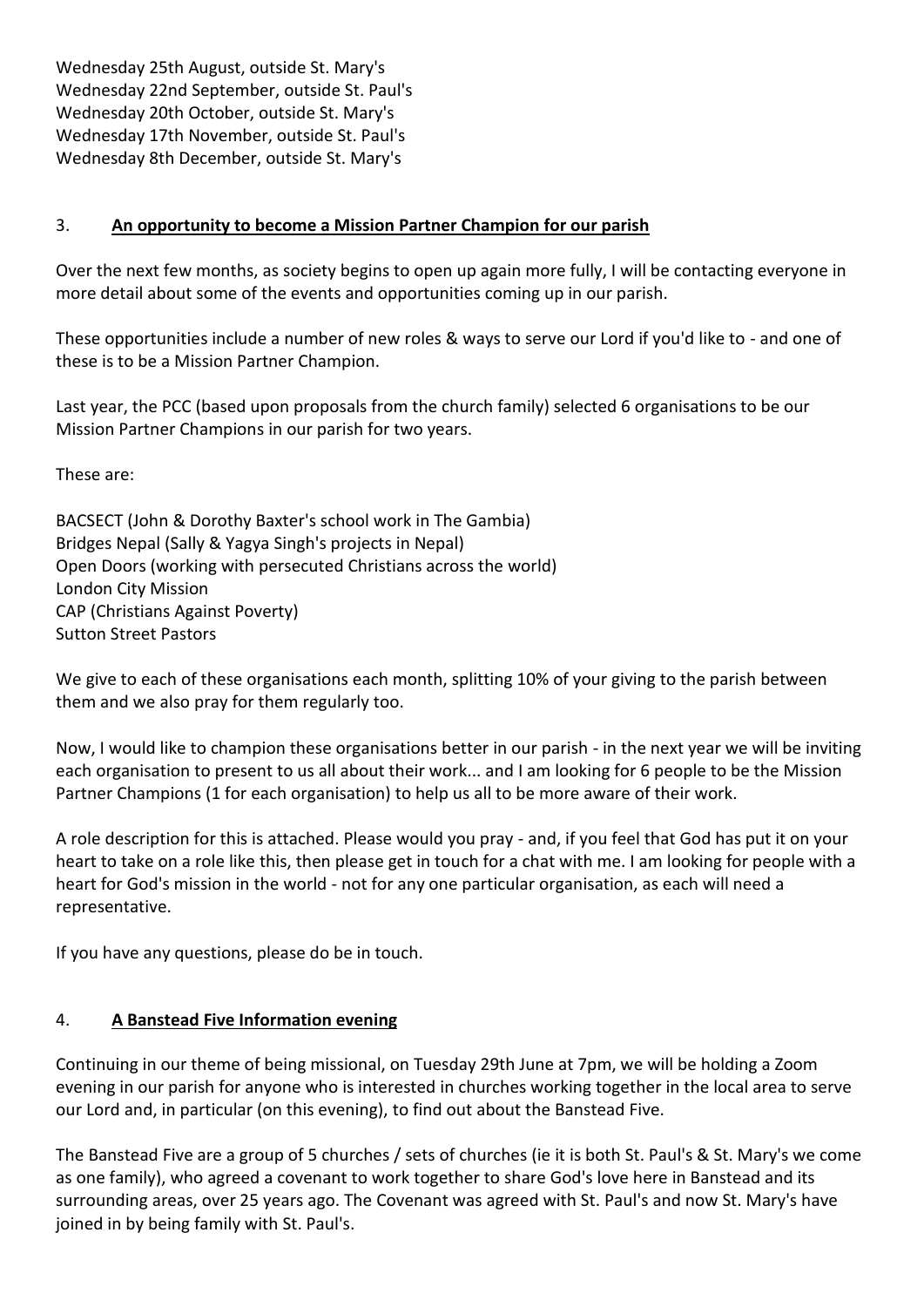Since this time, this group of churches have worked together on events such as holiday fun weeks, praising in the Park and other events big and small. Some of you were involved in delivering Christmas meals to those who were isolated and vulnerable at the end of last year through this.

As St. Mary's members are newer to this relationship than St. Paul's members, I thought it would be good for us to hold a 'find out more' evening and have invited Neil Allison, Chair of the B5, to attend and present to us.

It will also be an opportunity to think about appropriate ways that we can support the 'Banstead Five' further.

To sign up to attend this evening and be sent the Zoom link, please use this link: <https://forms.gle/9ZiMf8g7XoVZ35Zb8>

# 5. **Our next parish walk**

Our next parish walk will take place on the morning of Saturday 19th June and is around 3 1/2 miles.

This will be led by Jim Illingworth, who plans to start at Langley Vale and visit the forest of soldiers' memorials, followed by a picnic on the Downs.

If you would like to join this walk, please email Jim: [jim.illingworth@virgin.net](mailto:jim.illingworth@virgin.net)

He will contact those who do so, giving full details, including joining instructions and contact details for use if the weather is doubtful and you wish to enquire whether the walk is still on. (Please do let Jim know if you sign up and then are unable to come so he knows how many of us to expect).

#### 6. **Our church family directory**

Michelle has kindly been researching all the GDPR regulations for our church family directory and we are delighted to attach a form for you to fill in if you would like your details included in this.

Our plan is to include anyone who would like to be and to circulate the directory around those in the church family who opt into this. We will issue further instructions, but we will probably charge a small fee e.g. £1 for it and ask everyone to keep it in a locked drawer so that church family contact details cannot be found by others who do not know us.

We will not share your details unless you specifically give us permission to do so - and this is separate permission to the ability to contact you ourselves which we already hold.

The wonderful thing about this will be it will grow further our church family links, as you will be able to contact each other if you wish to, to share news and build each other up.

The form attached can be returned by email or by post to Michelle our operations manager: [operations@norkwithburghheath.com](mailto:operations@norkwithburghheath.com) / St. Paul's Vicarage, Warren Road, Banstead, SM7 1LG (marked for ATO Michelle Cahill)

Or given to one of us in church. The forms will also be sent out in the post to you all.